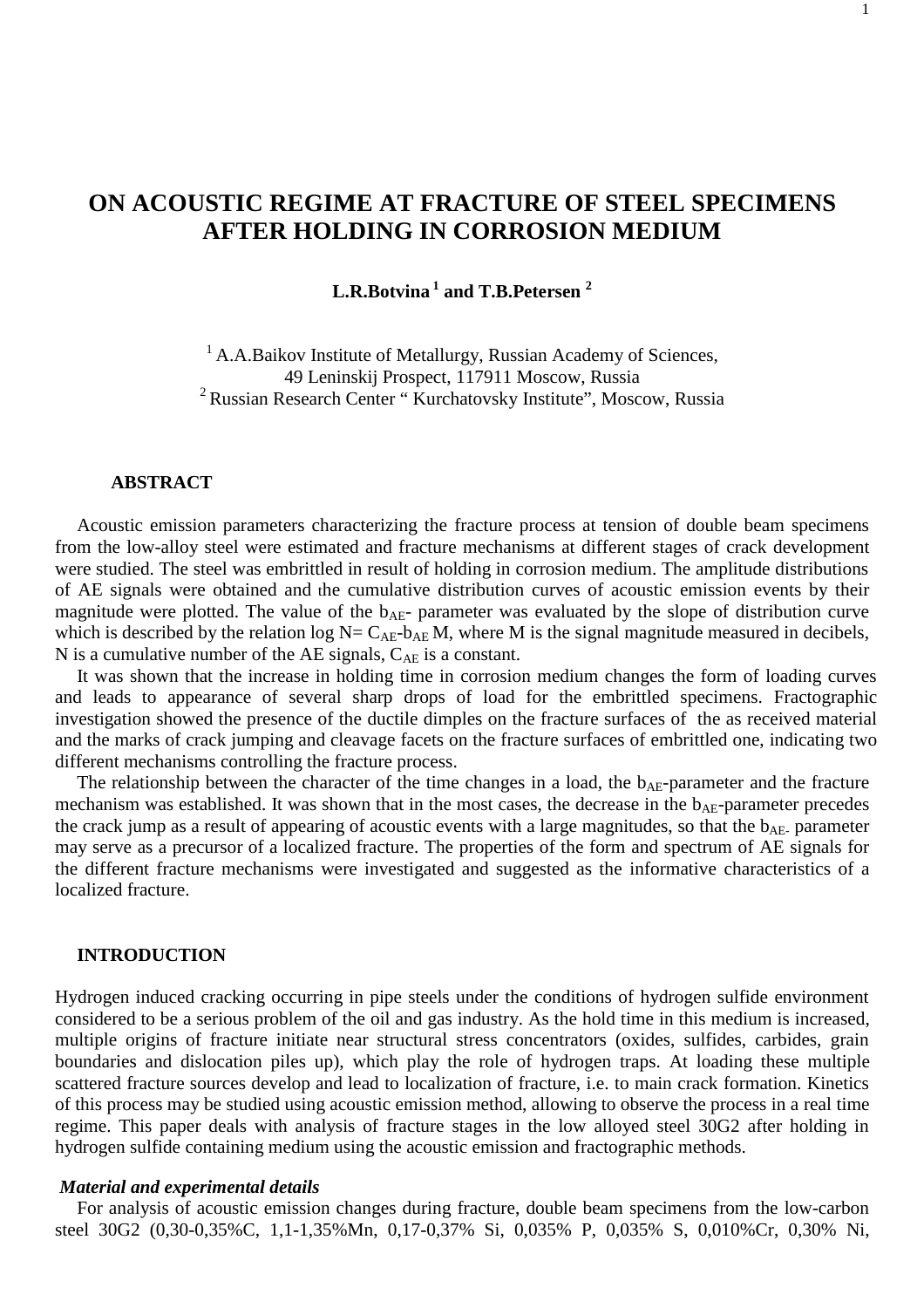0,30%Cu, 0,08%Al, Fe balance) were tested at tension conditions with the loading rate equal to 0.5 and 1 mm/min. This steel had a ferritic-pearlitic structure with sulfides whose mean statistical dimensions were 600x30x5 µm and the following mechanical characteristics: ultimate tensile strength 655 MPa, yield strength 380 MPa, elongation 16%, reduction in area 50%, hardness HRC 18. The specimens were precracked and hydrogen charged by holding for 360 and 2160 hours in a NACE medium causing the material embrittlement [1]. After that the specimens (14 pieces) from as received and embrittled material were tested at tension with measuring the acoustic emission (AE) parameters. The amplitude threshold level was set up using the results of a preliminary testing a specimen without a notch in order to exclude acoustic signals, coming from the loading device captures. The AE information obtained during testing included a sequence of AE signals (digitized with sample rate equal to 2 MHz), the arrival time of signals for each piezoelectric sensor and corresponding loading value. Data processing was done using both the form of signals and the set of parameters, extracted from the signal, namely, peak amplitude, rise time, energy, counts, etc.

In result of experiments, the amplitude distributions of AE signals were obtained. The characteristic of the cumulative distribution function,  $b_{AE}$  –parameter, was evaluated as a tangent of the slope angle of straight, obtained by means of the line approximation of the distribution curve using the mean least –squares method. Due to its importance,  $b_{AE}$ -parameter was included in American Standards on estimation of AE characteristics [2] as a parameter most fully reflecting a stochastic nature of the AE signals waves during material fracture.

The linear relation describing this cumulative distribution curve is the following:

$$
\log N = C_{AE} - b_{AE} M, \tag{1}
$$

where M is the signal magnitude measured in decibels,  $M = 20 \log (A/A<sub>o</sub>)$ , A and  $A<sub>0</sub>$  are the current and threshold amplitudes, correspondingly; N is the number of the AE signals with an energy lower than  $E \sim A^2$ ;  $C_{AF}$  is the constant.

The  $b_{AE}$  - parameter was evaluated by two methods. In the first case, the dependence of logarithm of the cumulated number of AE events on the magnitude was plotted for all acoustic events, obtained during specimen fracture. In the second case the temporary dependence of the  $b_{AE}$  – parameter was analyzed. Each meaning of  $b_{AE}$  - parameter for latter case was estimated in a sliding window using formula (1). The size of the window, which depends on AE activity, was set up to 50 points. Every next point of the  $b_{AE}$  – time dependence was obtained by shifting the window with a step equal to 3-5 points. The linear smoothing of the curve was made at the termination of the processing procedure.

Fracture surfaces of the specimens were studied using optical and electron microscope SEM-505.

## *Study of fracture surfaces of specimens*

In Figure 1 the typical loading curves and the time dependencies of  $b_{AE}$  for two specimens with different degree of embrittlement are presented. As follows fro

m these graphs, the increase in holding time in corrosion medium changes the form of loading curves and leads to appearance of several sharp drops of load (Figure 1b). These drops are absent on the loading curve corresponding to as-received material (Figure 1a). Fractogfaphic investigation shows that the load drops are connected with the jumps of a brittle crack which can be seen on the specimen fracture surfaces. In the jump region, crack grows quickly by mechanism of transgranular cleavage (Figure 1c, right); in the other regions it develops slowly by a ductile mechanism with formation of dimples (Figure 1c, left). The ductile fracture is also found at fracture surfaces of as-received material. It is established that the fracture process of latter is controlled only by the ductile mechanism so that the marks of crack jumping are absent on its fracture surfaces.

# *Analysis of time dependencies of b-AE parameter and cumulative magnitude-frequency distributions.*

As follows from these graphs in Figure 1, the changes in  $b_{AE}$ -parameter correspond to those in loading curve. The first reduction in the  $b_{AE}$ -parameter is connected with beginning a plastic flow near a crack tip. Other reductions of this parameter precede the load drops in result of crack jumping.

It is related with the appearance of the AE events with high magnitudes probably due to the coalescence of microcracks in the plastic zone at the main crack tip before its growth. It shows that the decrease in  $b_{AE}$  value may be used as the precursor of the localized fracture. The decrease of  $b_{AE}$  is preceded by its increase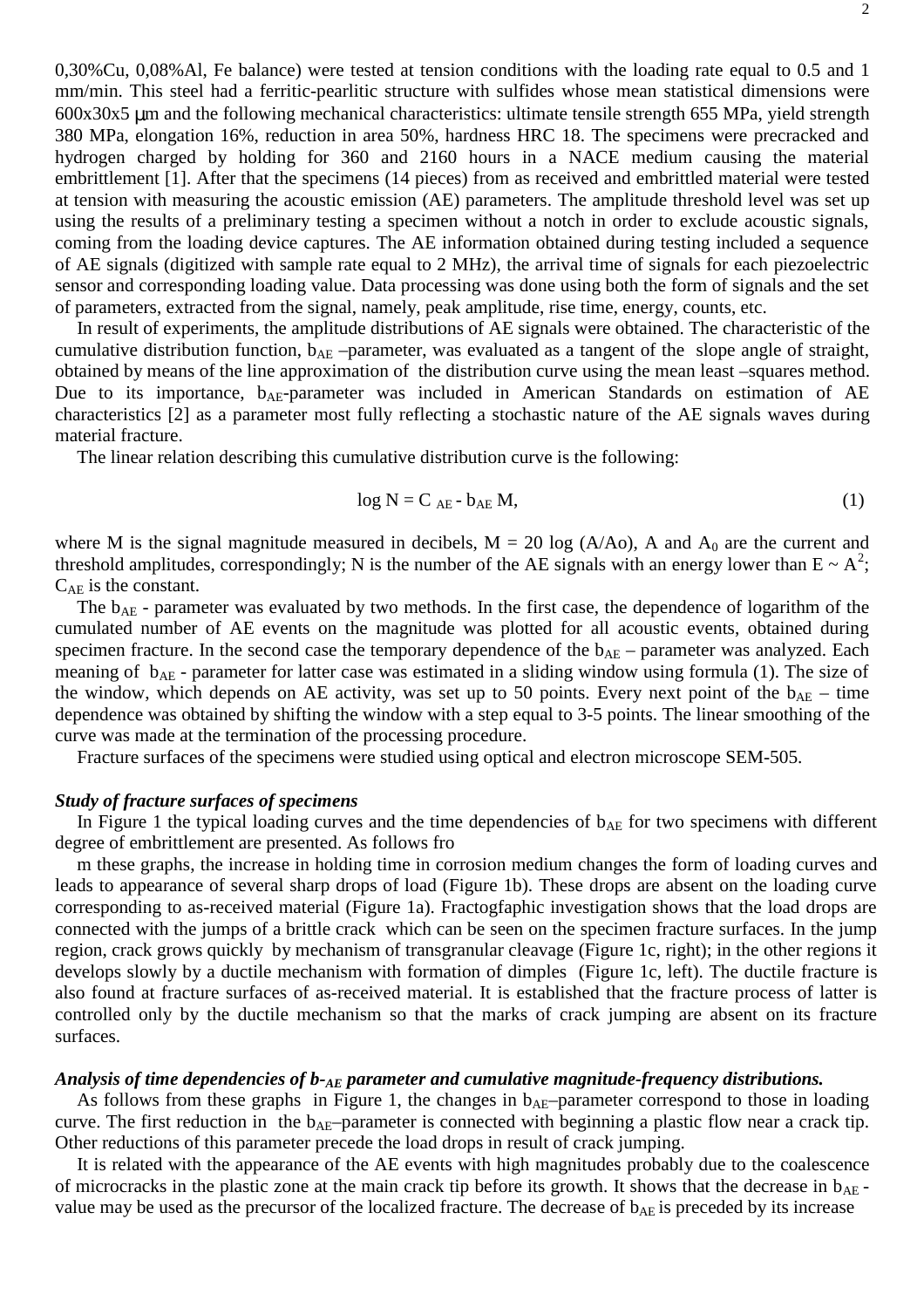

Figure 1: (a) The time dependencies of load and the b<sub>AE</sub>-parameter and corresponding fractograms, obtained for two kinds of tested specimens:(a) as received ductile material; ( b) embrittled material; (c) microrelief of fracture in different regions on the fracture surfaces.

as a result of generating of many signals with the low magnitudes connected to the plastic deformation mechanisms. The comparison of graphs in Figure 1 shows that the material embrittlement leads to appearance of periodic changes of  $b_{AE}$ –parameter due to the crack jumps.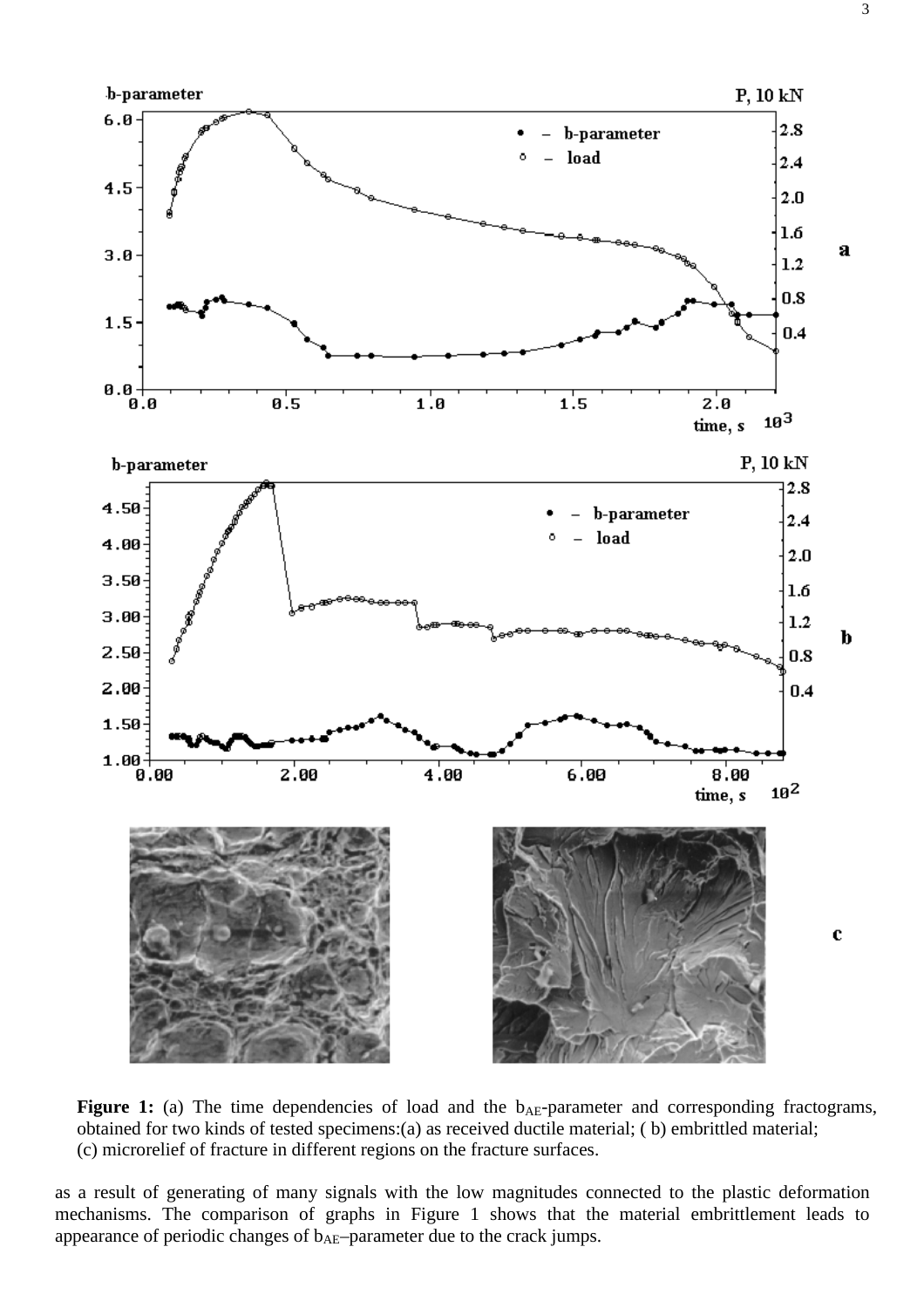In Figure 2 the cumulative frequency-magnitude distributions obtained for three periods of loading are shown. The distribution curve corresponding to the initial stage of deformation curve (without crack jump) can be described by the linear dependence in logarithmic scale, Figure 2b. Such curves for time periods including crack jumps have a knee in the high magnitude region, Figure 2c, d. The  $b_{AE}$ -values corresponding to the linear part of curves decrease with the growth of crack jump number.



**Figure 2:** The time dependence of AE energy (a) and the cumulative magnitude-frequency distributions for three time periods: (b)  $T_1 = 320$  sec; (c)  $T_2 = 480$  sec; (d)  $T_3 = 1870$  sec.

## *Study of AE signal form*

Study of the form features of AE signals accompanying fracture process may serve as a sensitive instrument in analysis of deformation and fracture mechanisms. For this purpose several informative parameters were extracted from the form and spectrum of AE signal, such as peak amplitude, time rise defined by time to amplitude peak, signal duration, partial energies characterizing the part of a signal energy in different frequency bands and others. Using these parameters allows to observe two types of AE signals, corresponding to the ductile fracture mechanism and the brittle one.

The first type of the signals is characterized by large amplitudes, high frequencies and short rise times. On the contrary, the second type is related to comparatively low amplitudes and frequencies and large rise times. It was shown that the signals of the first type dominated on the initial region of loading curve connected with plastic deformation, and also on the stage of ductile fracture, while the number of signals of the second type increased before the brittle crack jumps. Therefore the ratio of the parts of signals belonging to the indicated types may considered as useful diagnostic criterion of a localized fracture.